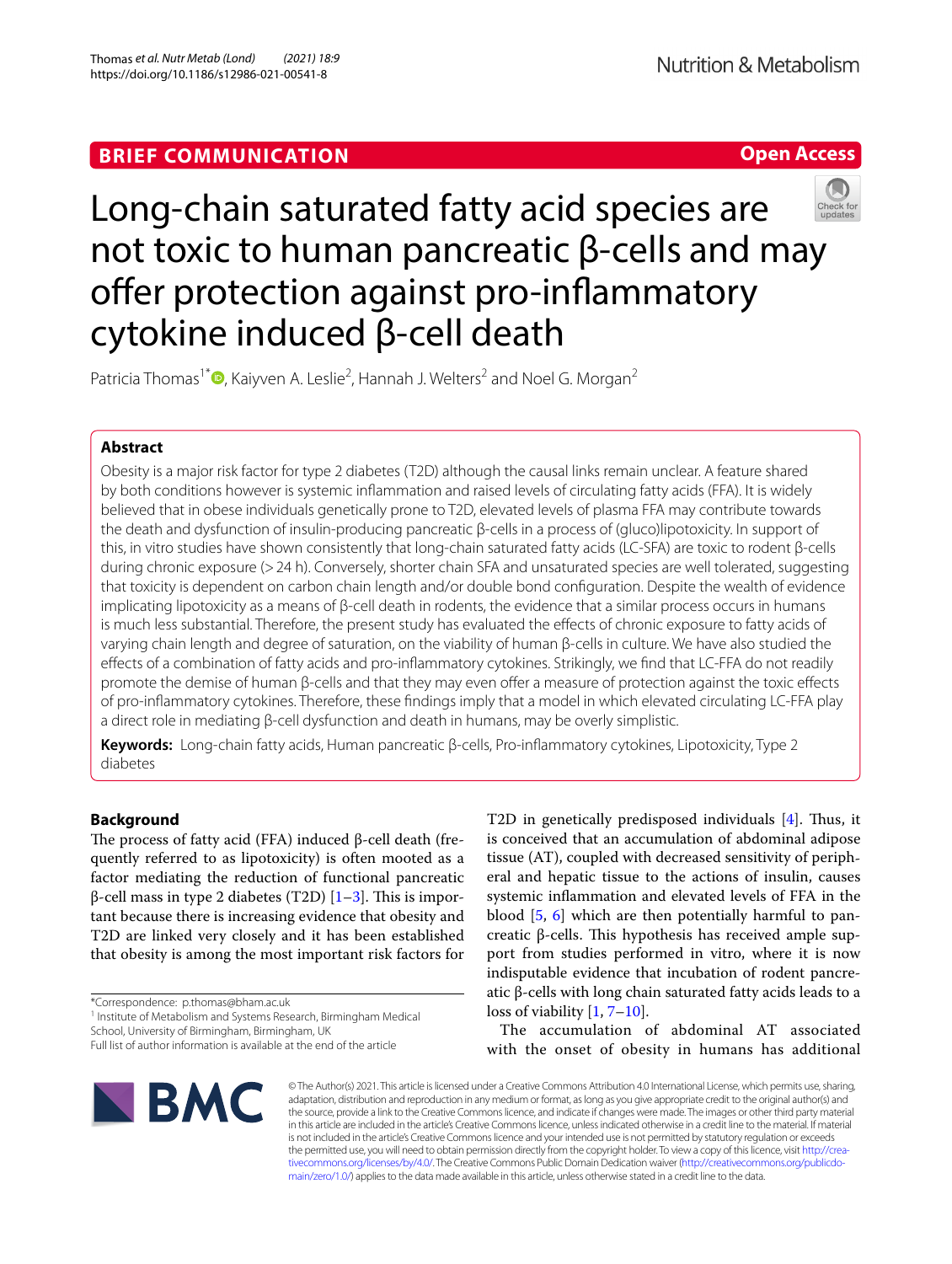consequences in that it is also associated with a decrease in the production of anti-inflammatory mediators (e.g. adiponectin), and an increase in the secretion of pro-inflammatory signalling molecules (e.g. IL-6 and TNF-α) by adipocytes and AT residing immune cells [[5,](#page-6-3) [6\]](#page-6-4). Moreover, it has become clear by study of pancreas sections recovered at autopsy from subjects with T2D, that islet macrophage infiltration is increased compared to non-diabetic individuals [[11\]](#page-6-7). Taken together, this evidence implies that obesity may be associated with the establishment of an islet milieu favouring β-cell dysfunction and loss since it is well established that pro-inflammatory cytokines can initiate apoptosis in rodent and human β-cells in vitro [\[7](#page-6-5), [12–](#page-6-8)[14](#page-6-9)]. Given that an expansion of AT leads to the enlargement of adipocytes and to a corresponding increase in the release of FFAs into the blood [\[15](#page-6-10)], and that this is associated with an abnormal rise in plasma levels of long-chain saturated fatty acid species (LC-SFA), including palmitate and stearate [\[16–](#page-6-11)[18\]](#page-6-12), the islet might be considered to lie at the centre of a "perfect storm" in which β-cell demise is favoured.

This scenario may, however, represent an over-simplification of the situation since it is also well-established that not all LC-FFAs are toxic to β-cells. Indeed, a recent epidemiological study [[19](#page-6-13)] has implied that higher circulating concentrations of LC-SFA having odd numbered carbon chains, such as pentadecanoic (C15:0) and heptadecanoic (C17:0) acid, may exert positive effects on β-cells. Moreover, short and medium chain SFA ( $\leq$  C14:0) are relatively inert [\[7](#page-6-5)] and most LC-MUFA are well tolerated by β-cells. In fact, these fatty acid species appear to exert a cytoprotective influence, by attenuating the toxic effects of palmitate when rodent β-cells are co-exposed to both agents [\[2,](#page-6-14) [7](#page-6-5), [8\]](#page-6-15). Furthermore, there is little firm evidence that the progression of T2D is associated with extensive β-cell loss in human subjects and recent studies have revealed that β-cell function can be rapidly regained in response to early and dramatic weight loss [\[20\]](#page-6-16) or after bariatric surgery in people with T2D [[21](#page-6-17)]. This implies that, while β-cells may become dysfunctional in T2D, they do not die in large numbers. Thus, although the evidence linking chronic LC-FFA exposure to β-cell loss has validity for rodent cells maintained in tissue culture, it is much less clear that a similar situation obtains in humans. Therefore, in the present study, we have examined the effects of a range of LC-FFA on the viability of a human β-cell line, EndoC-βH1, in vitro. We have also studied the effects of exposure of human β-cells to a combination of LC-FFA and pro-inflammatory cytokines.

## **Materials and methods**

#### **Cell culture and treatments**

Insulin secreting rat-derived INS-1E cells [[22\]](#page-6-18) were cultured in RPMI-1640 containing 11 mmol/l glucose (Lonza, Basel, Switzerland) and supplemented with 100 U/ml penicillin and 100  $\mu$ g/ml streptomycin, 2 mM L-glutamine, 10% foetal bovine serum (FBS) and 50 mmol/l 2-mercaptoethanol (all from ThermoFisher, Boston, MA, USA). EndoC-βH1 cells (sourced from Univercell-Biosolutions) were cultured as detailed in [[23](#page-6-19)], with DMEM or DMEM/F-12 Ham (50%:50% w/w; Merck, Darmstadt, Germany) media containing 5.5 mM glucose and supplemented with 2% (w/v) bovine serum albumin (BSA), 50 mM β-mercaptoethanol, 10 mM Nicotinamide, 100 U/ml penicillin and 100 µg/ml streptomycin, 2 mM L-glutamine, 5.5 µg/ml transferrin and 2.7 nM sodium selenite (sourced as described in [[23\]](#page-6-19)). Passage numbers did not exceed 40 and cells routinely tested negative for mycoplasma contamination. For individual experiments, cells were seeded in 12-well plates at a density of  $0.5 \times 10^6$  cells/well and incubated for 24 h in complete medium. After 24 h, the extracellular medium was removed and replaced with fresh culture medium devoid of FBS or BSA but containing the appropriate LC-FFA/BSA complexes. Where relevant, cells were incubated with proinfammatory cytokines (TNF- α, IL1-β, IFN-γ, IL-6 (20 ng/ml) all from R&D systems, UK).

### **Fatty acid preparation**

LC-FFA/BSA complexes were prepared in accordance with [[8](#page-6-15)]. Briefy, LC-FFA (Merck) were dissolved in ethanol and conjugated to fatty acid free BSA (Roche, Basal, Switzerland) by incubation at 37 °C for a time period of 1 h. The final concentration of BSA was constant at 1% (w/v) and ethanol used for cell incubations was maintained at 0.5% (v/v). Control cells were treated with vehicle (BSA plus ethanol) only and described interchangeably as 0 µM or vehicle control.

#### **Cell death analysis by fow cytometry**

Cell death was estimated on a BD Accuri<sup>™</sup>C6 Plus flow cytometer after propidium iodide (Merck; 100) staining as described previously [[24\]](#page-6-20). Experiments were repeated a minimum of 3 times with 2–4 repeats within each experiment.

## **Data analysis**

Experimental results are expressed as  $mean + stand$ ard error of the mean (SEM). Statistical analysis was performed using GraphPad Prism version 8.0 [\(https](https://www.graphpad.com/scientific-software/prism/) [://www.graphpad.com/scientific-software/prism/\)](https://www.graphpad.com/scientific-software/prism/).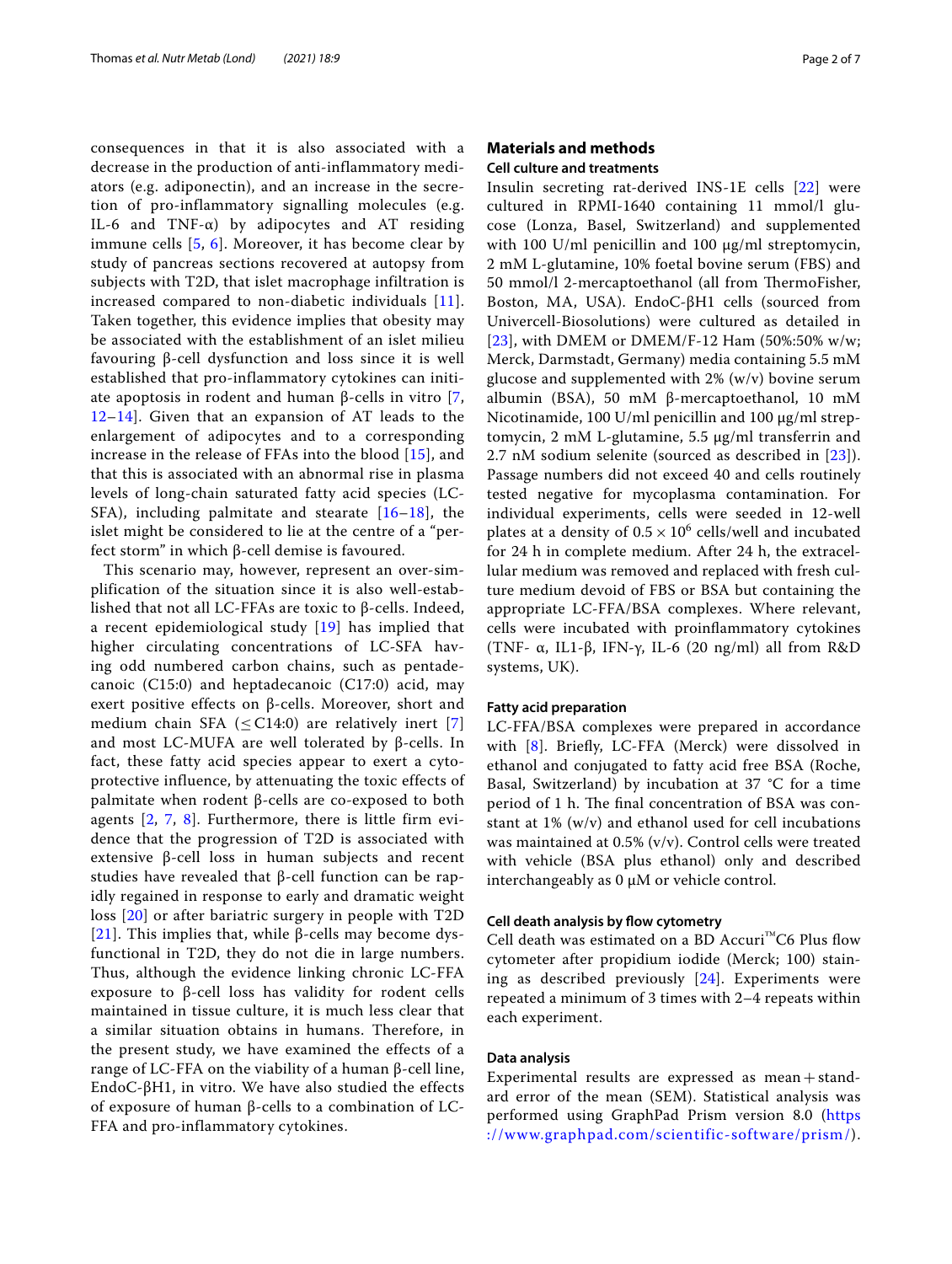Statistical signifcance between mean values was calculated by one-way analysis of variance (ANOVA) with post hoc Tukey's test. The difference between groups and control was regarded as signifcant when *p* < 0.01.

## **Results**

## **Palmitate is selectively toxic to rodent but not human β‑cells**

Palmitate (C16:0) is the most abundant LC-SFA in the circulation  $[25]$  $[25]$ , and the effects of chronic exposure  $(\geq 24)$  h) of rodent INS-1E and human EndoC-βH1 cells to palmitate were investigated. As expected, C16:0 caused a dose-dependent loss of viability when INS-1E cells were treated with increasing concentrations of C16:0 for 24 h (Fig. [1a](#page-2-0)). Surprisingly however, over this time course, exposure to C16:0 did not cause any loss in viability of EndoC-βH1 cells. This was also true even

when cells were exposed to this fatty acid at concentrations as high as 500 µM, over an extended exposure period of up to 72 h (Fig. [1](#page-2-0)b). Similarly, C16:0 [500  $\mu$ M] was well tolerated by EndoC-βH1 cells even in the presence of high glucose [20 mM] (Fig. [1c](#page-2-0)) which has previously been suggested to exacerbate lipotoxicity in rodent β-cells [[3\]](#page-6-1).

In one recent study [\[26\]](#page-6-22), similar results were obtained but it was proposed that the response varied according to the culture medium in which the cells were grown. Therefore, we substituted the standard growth medium for EndoC-βH1 cells, DMEM, with a second medium, DMEM/Ham's F12 mixture, since the latter has been proposed to render the cells sensitive to the toxic efects of C16:0 [[26\]](#page-6-22). However, we observed no increase in EndoC-βH1 cell death when cells were treated with C16:0  $[500 \mu M]$  in DMEM/Ham's F12 medium (Fig. [1d](#page-2-0)).



<span id="page-2-0"></span>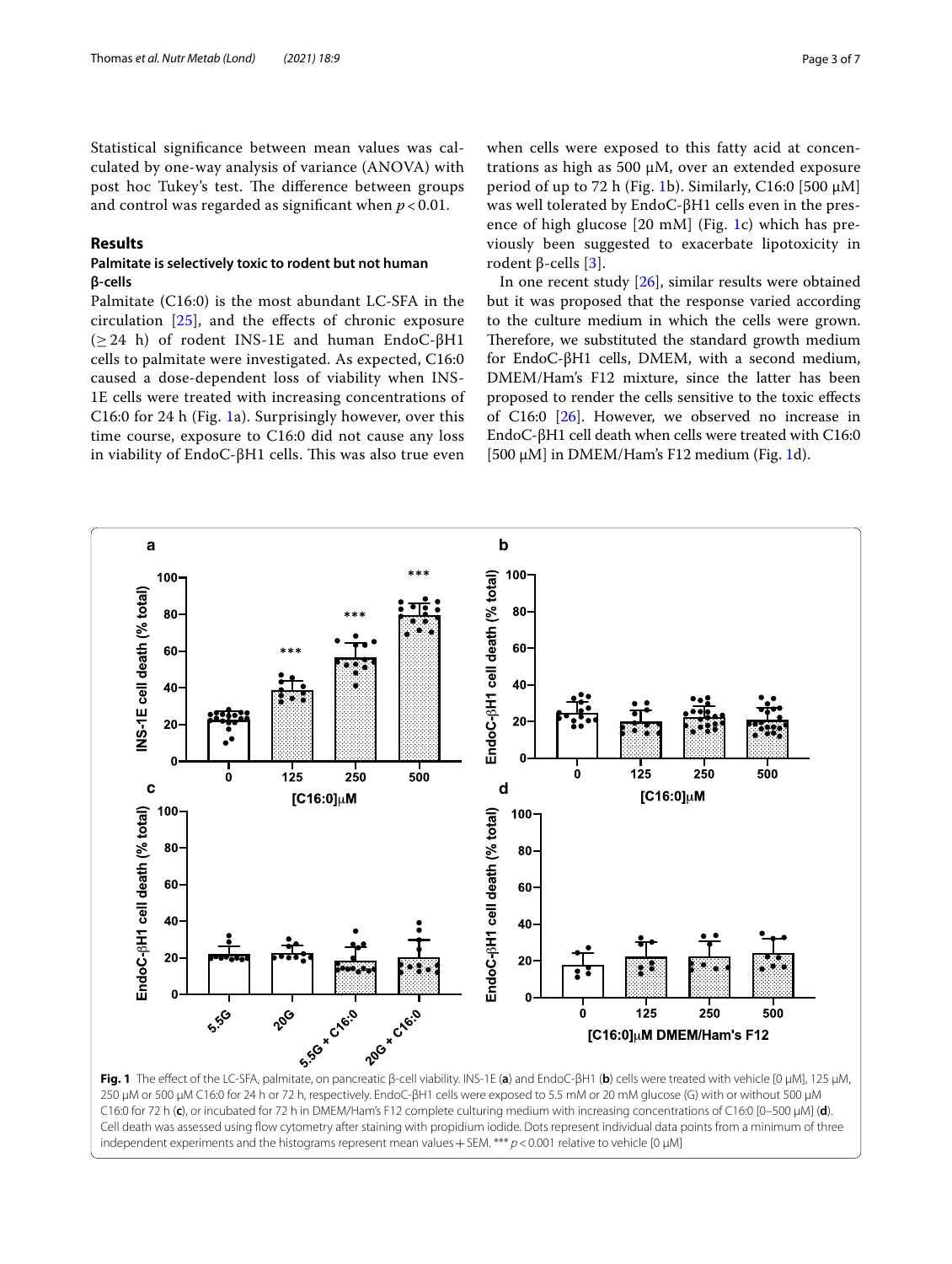## **Efects of other long‑chain saturated fatty acids (LC‑SFA) on the viability of rodent and human β‑cells**

Next, we sought to explore if fatty acid chain length was a determinant of the extent of toxicity in rat or humanderived β-cells. Exposure of INS-1E cells to 500 μM of the LC-SFAs, pentadecanoic (C15:0), heptadecanoic (C17:0), stearic (C18:0) and nonadecanoic (C19:0) acid, resulted in a dramatic increase in cell death after 24 h (Fig. [2a](#page-3-0)). However, toxicity did not correlate directly with chain length, since, when INS-1E cells were incubated with FFAs at the very high concentration of 500 μM, C15:0 caused significantly  $(p=0.002)$  greater cell death than was seen with longer chain saturated species. This was also true when a lower concentration [250  $\mu$ M] was employed (as shown in Additional file [1](#page-5-0): Supplementary fgure 1).

By contrast with rodent β-cells, human EndoC-βH1 cells were much less sensitive to the detrimental efects of 500 µM of long chain FFAs such as C15:0, C17:0 or C18:0 (Fig. [2b](#page-3-0)) since their viability was maintained at high levels even after 72 h of treatment. Strikingly, exposure of the EndoC-βH1 cells to C19:0 caused a marked increase (*p*<0.0001) in death (Fig. [2b](#page-3-0)) although, even in this case, the lipotoxic efects were less potent than in INS-1E cells (compare Fig.  $2c+d$  $2c+d$ ). The loss of viability of EndoC-βH1 cells required concentrations of  $\geq$  500  $\mu$ M whereas, in INS-1E cells, death was increased signifcantly at concentrations as low as 125 μM.

## **Long‑chain monounsaturated fatty acids are well tolerated by both human and rodent β‑cells**

In confrmation of previous studies [[7,](#page-6-5) [24\]](#page-6-20), the longchain monounsaturated fatty acid (LC-MUFA), oleic acid



<span id="page-3-0"></span>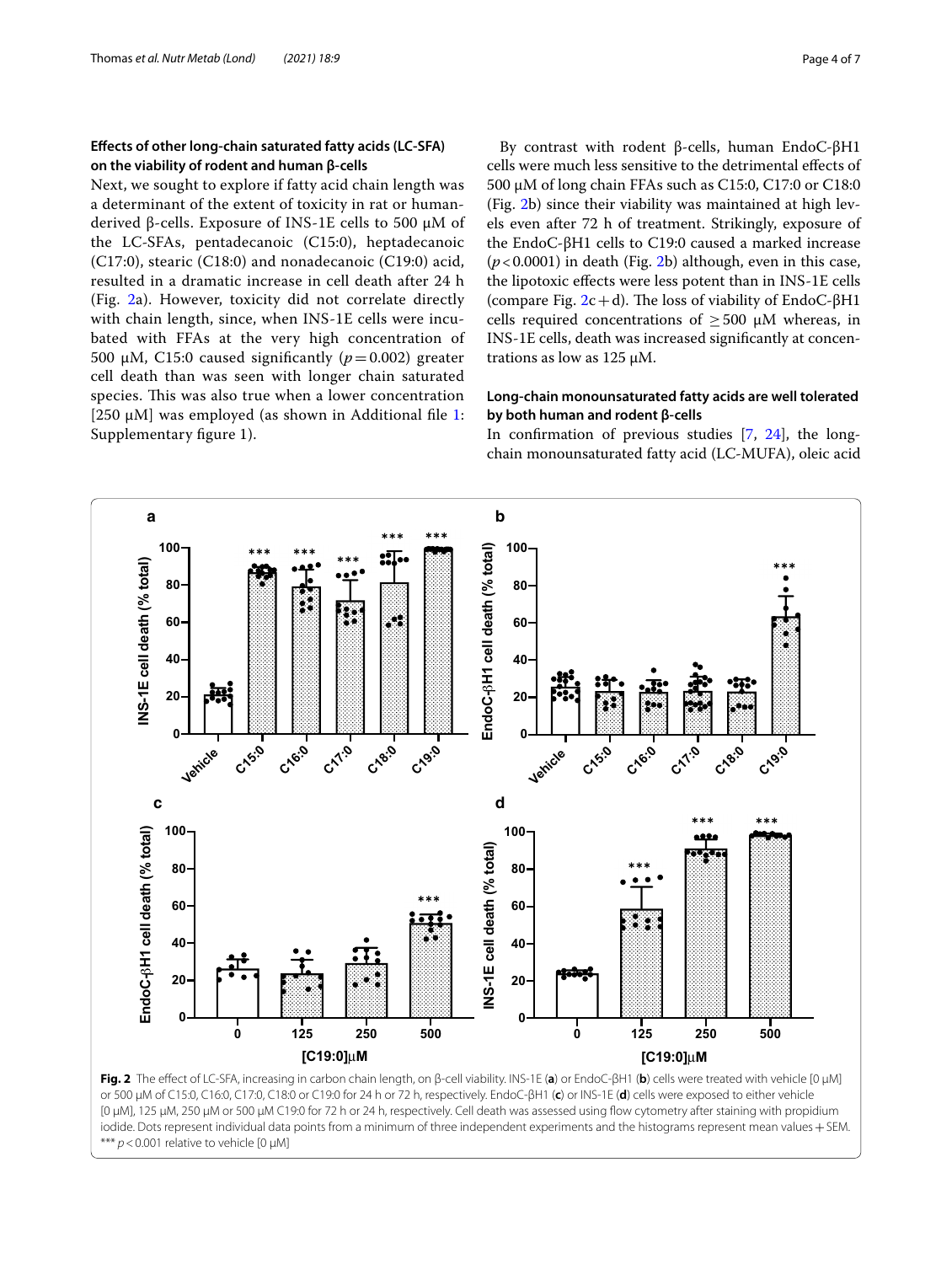(C18:1; 250 μM), did not promote any loss of viability in INS-1E cells. Moreover, co-incubation of these cells with C16:0 and C18:1 for 24 h led to an attenuation of the extent of cell death seen with  $C16:0$  alone (Fig.  $3a$ ). Similar, to the situation in INS-1E cells, exposure of EndoC-βH1 cells to C18:1 was not associated with any loss of viability (Fig. [3b](#page-4-0)).

## **LC‑FFAs attenuate cytokine induced β‑cell death in EndoC‑βH1 cells**

We, and others, have previously shown that culture in the presence of a cocktail of pro-infammatory cytokines induces the loss of viability in rodent β-cells. Moreover, we also discovered that this response was inhibited upon inclusion of the LC-MUFAs, C16:1 or C18:1, in the incubation medium [\[7](#page-6-5)]. In the present work, we have confrmed that EndoC-βH1 cells also succumb to proinfammatory cytokines (Fig. [4\)](#page-4-1), confrming previous reports by ourselves [[7,](#page-6-5) [12](#page-6-8)] and others [\[13\]](#page-6-23). Surprisingly, however, we found that, when 250  $\mu$ M of C16:0, C16:1 or C18:1 were also present in the incubation medium, cytokine-induced cell death was attenuated signifcantly (although, LC-FFAs did not ofer complete protection against cytokine induced death under these conditions).

## **Discussion**

In this study we show that human β-cells are much less sensitive to the "toxic" efects of LC-FFA than rodent β-cells when exposed to FFAs in tissue culture conditions. It is well established that LC-SFA cause the rapid



 $100 -$ 

EndoC-6H1 cell death (% total)

<span id="page-4-1"></span>with pro-infammatory cytokines. EndoC-βH1 cells were exposed to vehicle [0 µM] or 250 µM C16:0, C16:1 or C18:1 with and without a cytokine cocktail (cyt; 20 ng TNF-α, IL1-β, IFN-γ, and IL-6) for 48 h. Cell death was assessed using flow cytometry after staining with propidium iodide. Dots represent individual data points from a minimum of three independent experiments and the histograms represent mean values+SEM. \*\**p*<0.01; \*\*\**p*<0.001 relative to cytokine [Cyt] vehicle [0 µM LC-FFA] control

demise of rodent β-cells in culture [[1,](#page-6-0) [7](#page-6-5)–[10\]](#page-6-6) and we have now verifed that this applies equally to FFAs having either even or odd-numbered carbon chains. Conversely, we fnd that LC-SFA were well tolerated by human β-cells, even when present in the culture medium at high concentrations for extended periods of time. We

<span id="page-4-0"></span>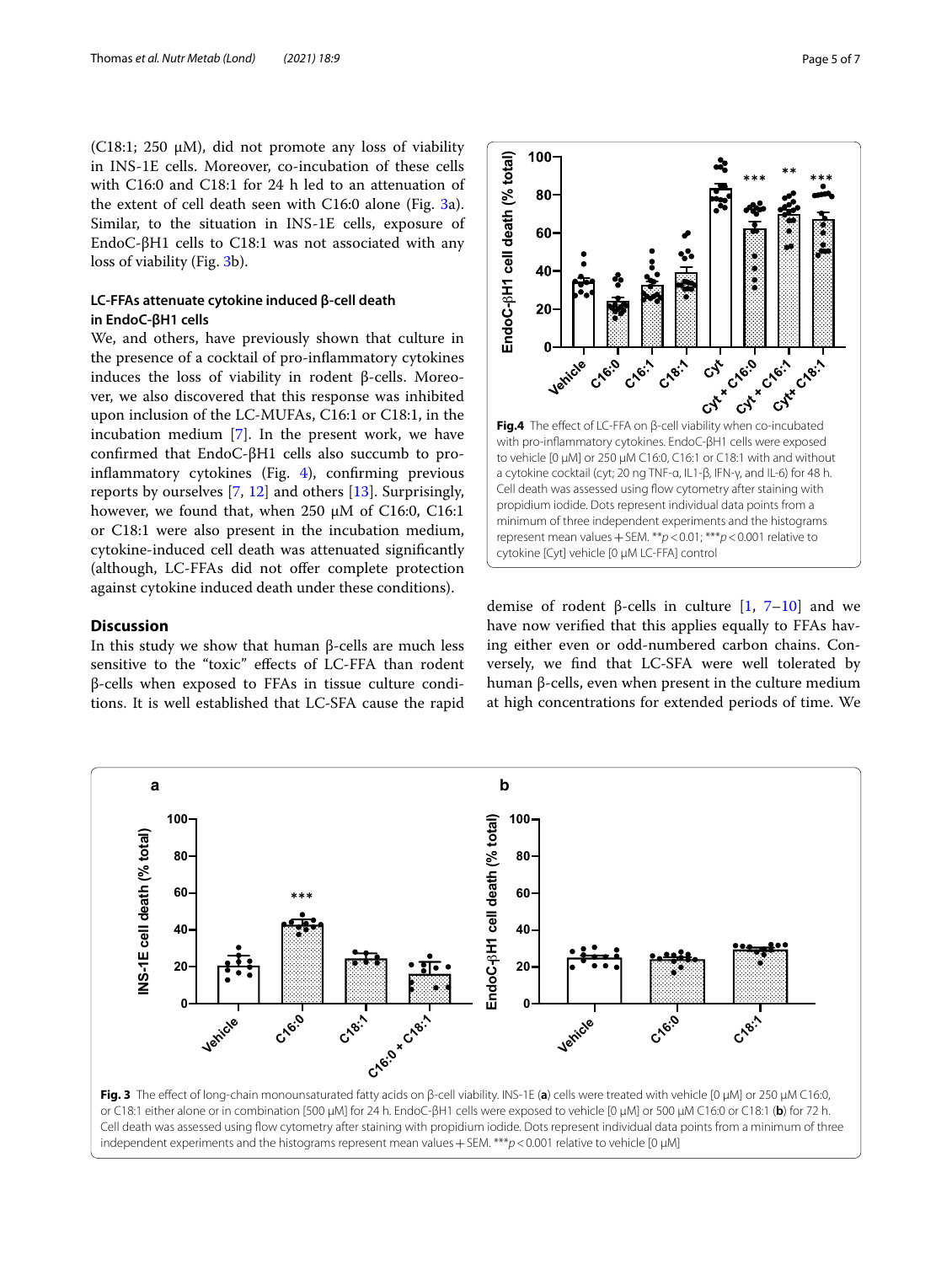did note, however, that, somewhat paradoxically, C19:0 was capable of initiating cell death when present at high concentrations. The failure of most species of LC-FFA to promote the loss of viability of human β-cells was not altered by the concomitant presence of an elevated glucose concentration (20 mM), implying that glucose does not accentuate lipotoxicity in these cells. It was also unaffected by a change in the culture medium, which difers from the fndings of others [\[26](#page-6-22)]. Moreover, in our hands, the LC-MUFA, C18:1, was also well tolerated by human β-cells, in contrast to another earlier report  $[10]$  $[10]$ .

Taken together, these data imply that there are marked diferences between the responses of rodent and human β-cells during chronic exposure to LC-FFA and they imply that earlier data obtained with rodent cells may require to be reconsidered before they are simply extrapolated to the human situation. This is especially true when considering circumstances (such as might be found in T2D) when islets are exposed to elevated concentrations of FFA acids in the context of a rise in pro-infammatory cytokines. Rather than leading to an exacerbation of β-cell loss under these conditions, as might be expected, we found that cell death was attenuated. The mechanisms involved have not been disclosed and warrant further study but the data cast doubt on the likelihood that human β-cell loss is necessarily enhanced when elevations in LC-FFA are coupled with an increase in pro-infammatory cytokines.

The findings of this study support those of earlier reports [\[26](#page-6-22)[–28\]](#page-6-24) in which EndoC-βH1 cells were shown to be resistant to C16:0 at concentrations of up to 1 mM during exposure periods of 72 h, both in the absence and presence of high glucose concentrations. However, they are at odds with the work of Plötz et al. who reported that C16:0, C18:0, C19:0 and C18:1 were toxic to EndoC-βH1 cells  $[10, 29]$  $[10, 29]$  $[10, 29]$ . Currently, we are uncertain of the reasons for this disparity but it may refect technical diferences since the studies of Plötz et al. mainly used caspase 3 activity measurement as a surrogate for apoptosis although they also compared these with other measures of toxicity. Interestingly, Oshima and colleagues [[28\]](#page-6-24) also found that LC-FFAs were well tolerated by EndoC-βH1 cells and proposed that this may be due to elevated expression of the enzyme, stearoyl CoA desaturase (SCD), in a mechanism similar to that which can be achieved in rodent β-cells upon increasing the expression of SCD [[30\]](#page-6-26).

To the best of our knowledge, we are the frst to characterise the toxicity profle of odd-chain LC-SFA, C15:0 and C17:0 in either human or rodent β-cells. We found no diference in the toxicity profle of odd- and even-chained LC-SFA, and toxicity did not increase with carbon chain length in either rodent or human β-cells. Interestingly,

C19:0 did induce EndoC-βH1 cell death, although we also noted that that C19:0 was prone to precipitate in solution, and we cannot exclude that this non-specifc physical property may have contributed to the response. This tendency towards precipitation was not observed to the same extent with other LC-SFA.

Our studies have revealed a further unexpected action of LC-FFA in EndoC-βH1 cells since we observed a reduction in the level of cytokine-induced cell death during co-incubation of EndoC-βH1 cells. Although, a similar phenomenon has been observed in clonal rodent β-cells exposed to IL-1β and IFN-γ in the presence of LC-MUFA such as C16:1 or C18:1 [[7\]](#page-6-5) an attenuation of cell death has not been attributed previously to the presence of LC-saturated FFA. We found that both monounsaturated and saturated LC-FFAs were cytoprotective under these conditions in EndoC-βH1 cells.

## **Conclusion**

In summary, the results of our present investigations together with those of others [[26](#page-6-22)[–28](#page-6-24)] suggest that, unlike rodent β-cells, human β-cells do not readily succumb to the toxic efects of LC-FFA. Rather, under certain conditions, LC-FFA may even promote the maintenance of viability in human EndoC-βH1 cells. Future work will be required to determine whether the responses seen in EndoC-βH1 cells recapitulate those of primary human islet cells but, in principle, the present data support the doubts expressed recently by Weir [\[31](#page-6-27)] who has cast doubt on the concept that human β-cell loss is favoured under conditions such as those which might be encountered during obesity-induced T2D in humans.

#### **Supplementary information**

The online version contains supplementary material available at [https://doi.](https://doi.org/10.1186/s12986-021-00541-8) [org/10.1186/s12986-021-00541-8](https://doi.org/10.1186/s12986-021-00541-8).

<span id="page-5-0"></span>Additional file 1: Supplementary figure 1. The effect of exposing rodent β-cells to LC-SFA, increasing in carbon chain length, at a concentration of 250µM for 24h, on viability.

<span id="page-5-1"></span>**Additional fle 2: Raw datasets**. Raw data (Figures 1–4, sup. fg.1) on which the conclusions of the manuscript rely.

#### **Abbreviations**

AT: Adipose tissue; ANOVA: Analysis of variance; BSA: Bovine serum albumin; C15:0: Pentadecanoic acid; C16:0: Palmitic acid; C16:1: Palmitoleic acid; C17:0: Heptadecanoic acid; C18:0: Stearic acid; C18:1: Oleic acid; C19:0: Nonadecanoic acid; DMEM: Dulbecco's Modifed Eagle Medium; FBS: Foetal bovine serum; IFN-γ: Interferon gamma; IL-6: Interleukin-6; IL1-β: Interleukin-1 beta; LC-FFA: Long-chain free fatty acid; LC-MUFA: Long-chain monounsaturated fatty acid; LC-SFA: Long-chain saturated fatty acid; T2D: Type 2 diabetes; TNF-α: Tumor necrosis factor alpha.

#### **Acknowledgements**

We wish to thank Ravassard et al. [\[23\]](#page-6-19) and Univercell-Biosolutions for the kind use of their EndoC-βH1 cell line.